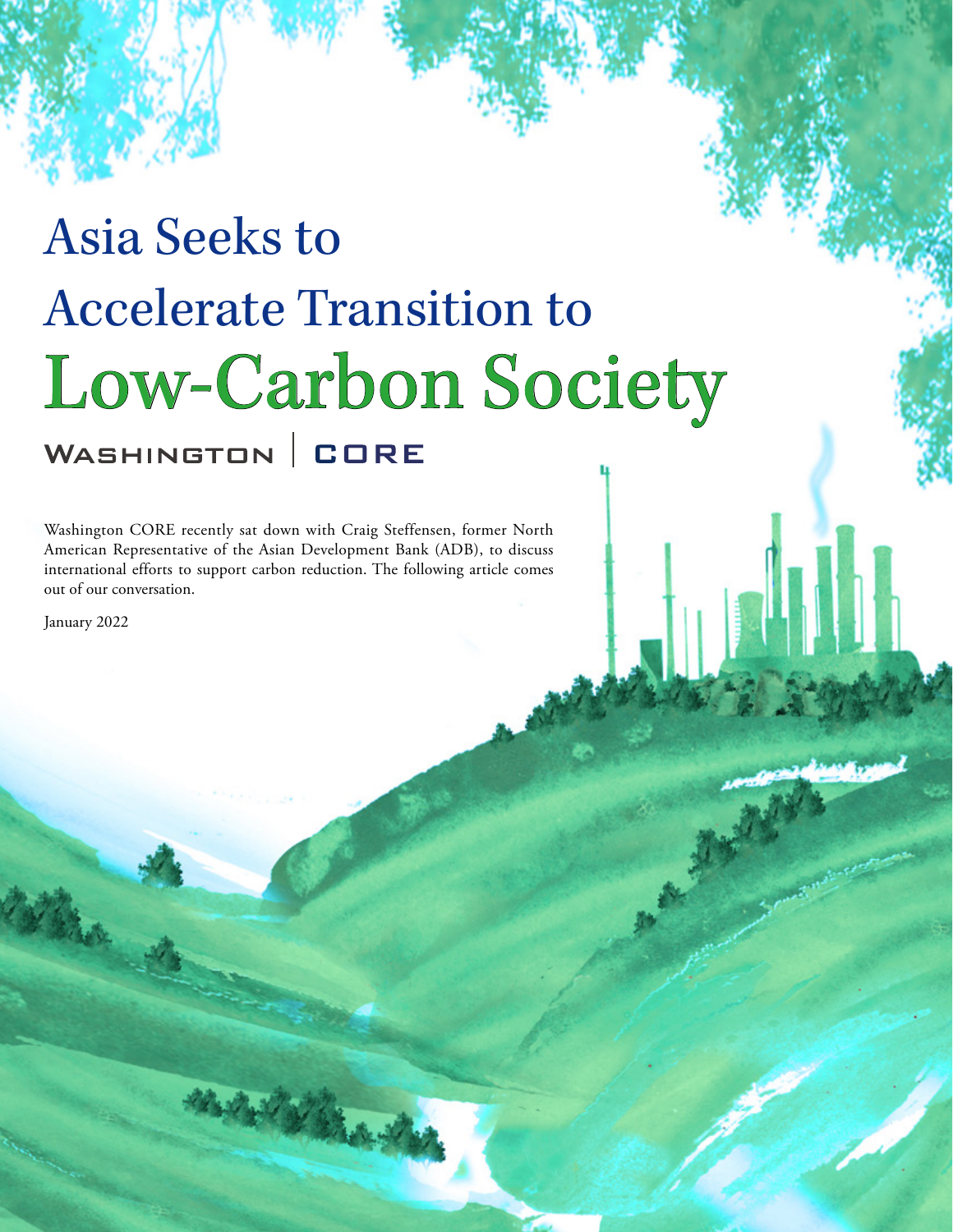## **The Gateway to a Decarbonized Society: ADB's Energy Transition Mechanism (ETM)**

On October 20, 2021, the ADB approved its new energy policy, "Supporting Low-Carbon Transition in Asia and the Pacific". ADB President Masatsugu Asakawa emphasized the need to support efforts to secure reliable and affordable energy through a transition to a low-carbon society. Around the same time, the ADB launched the Energy Transition Mechanism (ETM), an important initiative that aims to accelerate the retirement of coal powered stations and replace them with clean renewable energy sources.

Through the ETM, the ADB hopes to accelerate the achievement of goals announced by the international community at the October/ November 2021 United Nations Climate Change Conference, or COP26, in Glasgow. The ADB aims to phase out coal-fired power plants and stimulate investment in renewable energy and clean-tech solutions such as smart grids, and hydrogen and electric vehicles. If the ETM is successful in Asia and the Pacific, other parts of the world such as Latin America and Africa might initiate similar approaches.

The first step in the ETM process is to conduct pre-feasibility studies on coal-fired energy facilities that meet the ETM criteria. Next steps will depend on how the parties agree to proceed. It is likely that a Request for Proposal (RFP) would be prepared to examine the technical, financial, and legal feasibility of reducing a particular coal facility's life cycle by 10-15 years. By arranging lower cost financing to replace current financing, existing loans can be retired early, thereby encouraging investors to respond to the RFPs and lead the energy transition.

# **Transition in Indonesia, the Philippines, Pakistan and Vietnam**

The ETM targets countries with coal-fired power plants. The current focus is on those countries that have been identified as heavy polluters based on their portfolio of energy generation facilities. The ADB, Indonesia, and the Philippines launched their ETM Southeast Asia Partnership in November 2021. The ADB plans to release its initial ETM findings on Indonesia and the Philippines in March 2022. The ADB also announced in December 2021 that Pakistan will participate in the ETM, while Vietnam is under consideration as a participant in the ETM program. Denmark, the United Kingdom, and the United States, as well as institutional investors and private foundations, have expressed their support for the participation of the countries selected by the ETM.

As part of the ETM process, participating countries will be given incentives to retire their coal-fired power plants sooner than planned and switch to renewable energy. The switch will not be immediate but will be phased in an appropriate manner. Indonesia, for example, already has alternative energy facilities such as geothermal, solar, and hydroelectric plants, and will seek to explore and expand its energy options under ETM.

# **Leveraging Private Sector Financing**

The World Bank, ADB, Japan Bank for International Cooperation (JBIC), Japan International Cooperation Agency (JICA) and other multilateral and bilateral frameworks have decades of experience working with private investors to facilitate project development and financing. It is understood that trillions of dollars will be needed to meet the ambitious  $CO<sub>2</sub>$  reduction goals set at COP26. It is estimated that \$7.7 trillion in funding has already been identified, but another \$5.2 trillion will be needed by 2050. Multilateral development banks and bilateral partners alone cannot provide anywhere near this amount of funding. As ADB President Asakawa recently noted in an interview with Time magazine, "ETM has the potential to be one of the world's biggest carbon-reduction programs, but it [will] not be possible without the political will of countries, the capital of the private sector, the concern of philanthropies and the knowledge of organizations such as the ADB."